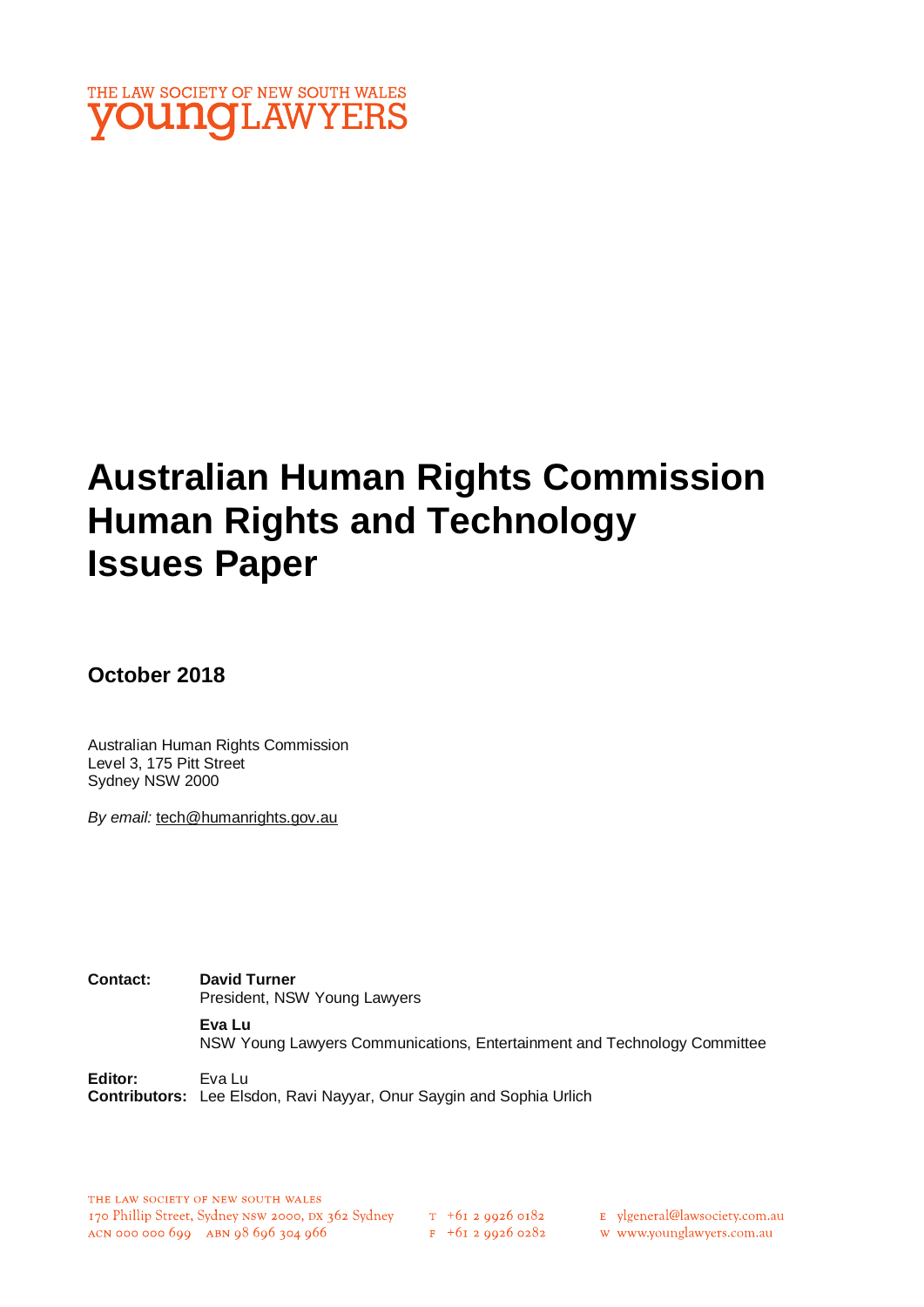The NSW Young Lawyers Communications, Entertainment and Technology Law Committee (Committee) makes the following submission in response to the Australian Human Rights Commission's Human Rights and Technology Issues Paper.

NSW Young Lawyers is a division of The Law Society of New South Wales. NSW Young Lawyers supports practitioners in their professional and career development in numerous ways, including by encouraging active participation in its 15 separate committees, each dedicated to particular areas of practice. Membership is automatic for all NSW lawyers (solicitors and barristers) under 36 years and/or in their first five years of practice, as well as law students. NSW Young Lawyers currently has over 15,000 members.

The Communications, Entertainment and Technology Law Committee (**Committee**) of NSW Young Lawyers aims to serve the interests of lawyers, law students and other members of the community concerned with areas of law relating to information and communication technology (including technology affecting legal practice), intellectual property, advertising and consumer protection, confidential information and privacy, entertainment, and the media. As innovation inevitably challenges custom, the CET Committee promotes forward thinking, particularly about the shape of the law and the legal profession.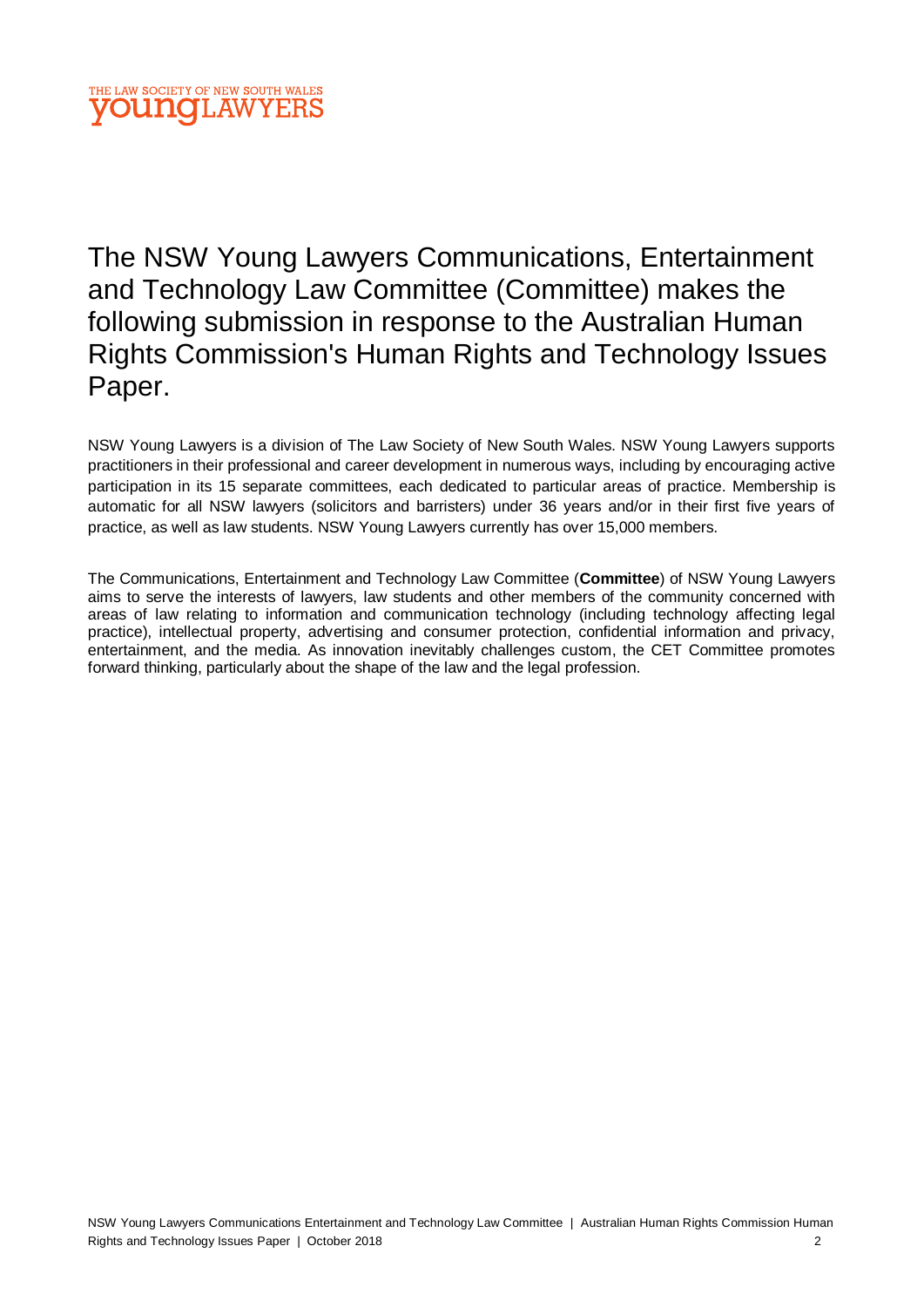# **1. Introduction**

The Communications, Entertainment and Technology Law Committee (**Committee**) of NSW Young Lawyers welcomes the opportunity to comment on the Human Rights and Technology Issues Paper.

The Committee supports the Australian Human Rights Commission's project to explore what the rise of modern technology means for our human rights.

The Committee recognises the unprecedented potential and opportunity that modern technology brings. The Committee also recognises that modern technology, when misused or used without the necessary checks and balances, could divide and exclude, rather than act as a force for inclusion and equality.

This submission proposes potential legislative and non-legislative solutions to protect and promote human rights in the proliferation of modern technology.

The Committee considers it critical that every attempt should be made to alleviate any negative impact or disadvantage created by the implementation of new technology. Where this is impossible or unfeasible, strategies should be developed to assist vulnerable or disadvantaged groups to adapt to new technology.

# **2. Key Issues for Particular Groups within the Australian Community**

#### Access

Australia is currently experiencing two simultaneous trends, an ageing population and rapid technology diffusion.<sup>1</sup> Older people are typically slower to adopt new technology and are more apprehensive about doing so.<sup>2</sup> A 2013 US study<sup>3</sup> found that older people were "willing to adopt new technologies when their usefulness and usability surpassed feelings of inadequacy".<sup>4</sup> Despite their slow adoption, new technology promises to

l <sup>1</sup> Meg Morris et al, 'Smart Technologies for Older People: a Systematic Literature Review of Smart Technologies that Promote Health and Wellbeing of Older People Living at Home' (Report, University of Melbourne, 2012) 7 <https://networkedsociety.unimelb.edu.au/\_\_data/assets/pdf\_file/0008/1661327/Smart-technologies-for-olderpeople.pdf>.

<sup>&</sup>lt;sup>2</sup> Eleftheria Vaportzis, Maria Giatsi Clausen and Alan J Gow, 'Older Adults Perceptions of Technology and Barriers to Interacting with Tablet Computers: A Focus Group Study' (2017) 8 *Frontiers in Psychology* 1687 <https://www.ncbi.nlm.nih.gov/pmc/articles/PMC5649151/>.

<sup>3</sup> Melinda Heinz et al, 'Perceptions of Technology among Older Adults' (2013) 39(1) *Journal of Gerontological Nursing* 42.

<sup>4</sup> Vaportzis, Clausen and Gow, above n 2.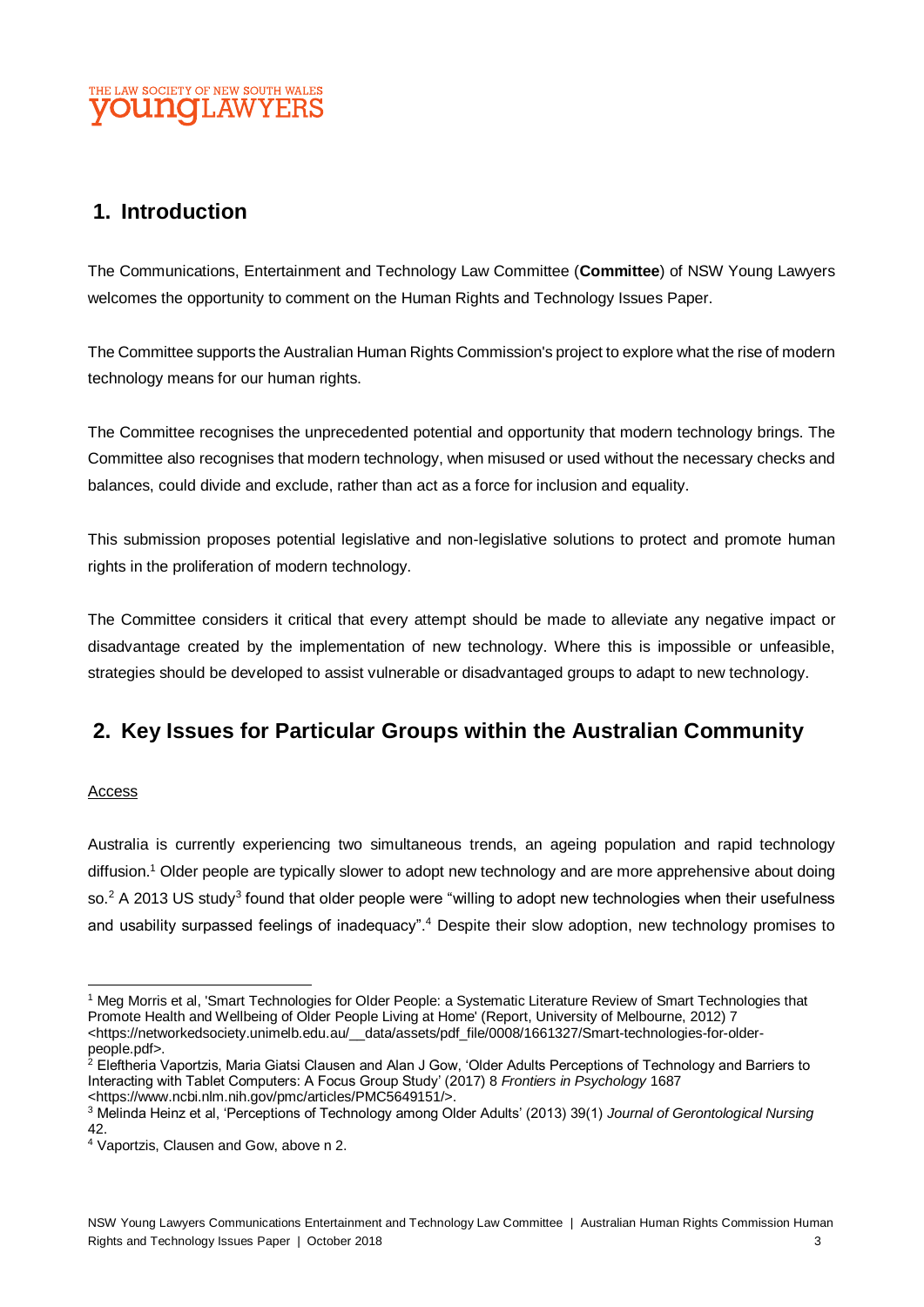l

improve the lives of older people and prolong our life expectancy, with apps and devices allowing easier access to services, virtual medical services and tools to assist with independence.

On the other end of the generation spectrum, the early adopters of new technology, children and young people, have experienced substantial enhancements in their access to information and education with the use of new educational tools. New technologies have also promoted self-reliance and facilitated active participation of disabled children in the classroom. However, new technologies also give children and young people the opportunity to encounter "unparalleled amounts of both filtered and unfiltered information and imagery, which they need to navigate and manage", often without the quidance or support of adults.<sup>5</sup> However, if new technologies do not accommodate the diversity of cultures and languages, it could significantly hamper the development of digital skills, literary and access to quality education in children from culturally and linguistically diverse backgrounds.

Irrespective of whether one is an early or late adopter of new technology, access to technology itself can prove to be a key issue for particular groups of the community. While there is no express human right to Internet access, the United Nations passed a resolution emphasising the importance of Internet access for the fulfillment of many human rights and called for states to take measures to work towards universal access to the Internet.<sup>6</sup> However, due to various reasons such as location, availability and cost, a large number of people, including Aboriginal and Torres Strait Islander peoples, older people, people from lower-socioeconomic backgrounds and people from remote communities, have limited access to electricity, devices, phone and data connection, and the Internet. Such people are deprived of the benefits of new technology and have fallen on the wrong side of the 'digital divide', for example the 2018 Australian Digital Inclusion Index show that people in the lowest household income quintile have a digital inclusion score of 41.3, which is 30.8 points lower than those in highest household income quintile.<sup>7</sup> If more could be done to make these services universally available, at reasonable cost, quality of life and equality may be significantly improved. For example, a strong data connection would enable online health services to assist people who have limited access to local on-theground medical services.

<sup>5</sup> Megan Mitchell, 'Children's Rights in a Changing World' (Speech delivered at the Association of Children's Welfare Agencies Conference 2014, Sydney, 20 August 2014) <https://www.humanrights.gov.au/news/speeches/childrens-rightschanging-world>.

<sup>&</sup>lt;sup>6</sup> The Promotion, Protection and Enjoyment of Human Rights on the Internet, GA Res 32/20, 32<sup>nd</sup> sess, Agenda Items 3, UN Doc A/HRC/32/L.20 (27 June 2016) <https://www.article19.org/data/files/Internet\_Statement\_Adopted.pdf>. <sup>7</sup> Julian Thomas et al, 'Measuring Australia's Digital Divide: The Australian Digital Inclusion Index 2018' (Report, RMIT University, 2018) 5 <https://digitalinclusionindex.org.au/wp-content/uploads/2018/08/Australian-digital-inclusion-index-2018.pdf>.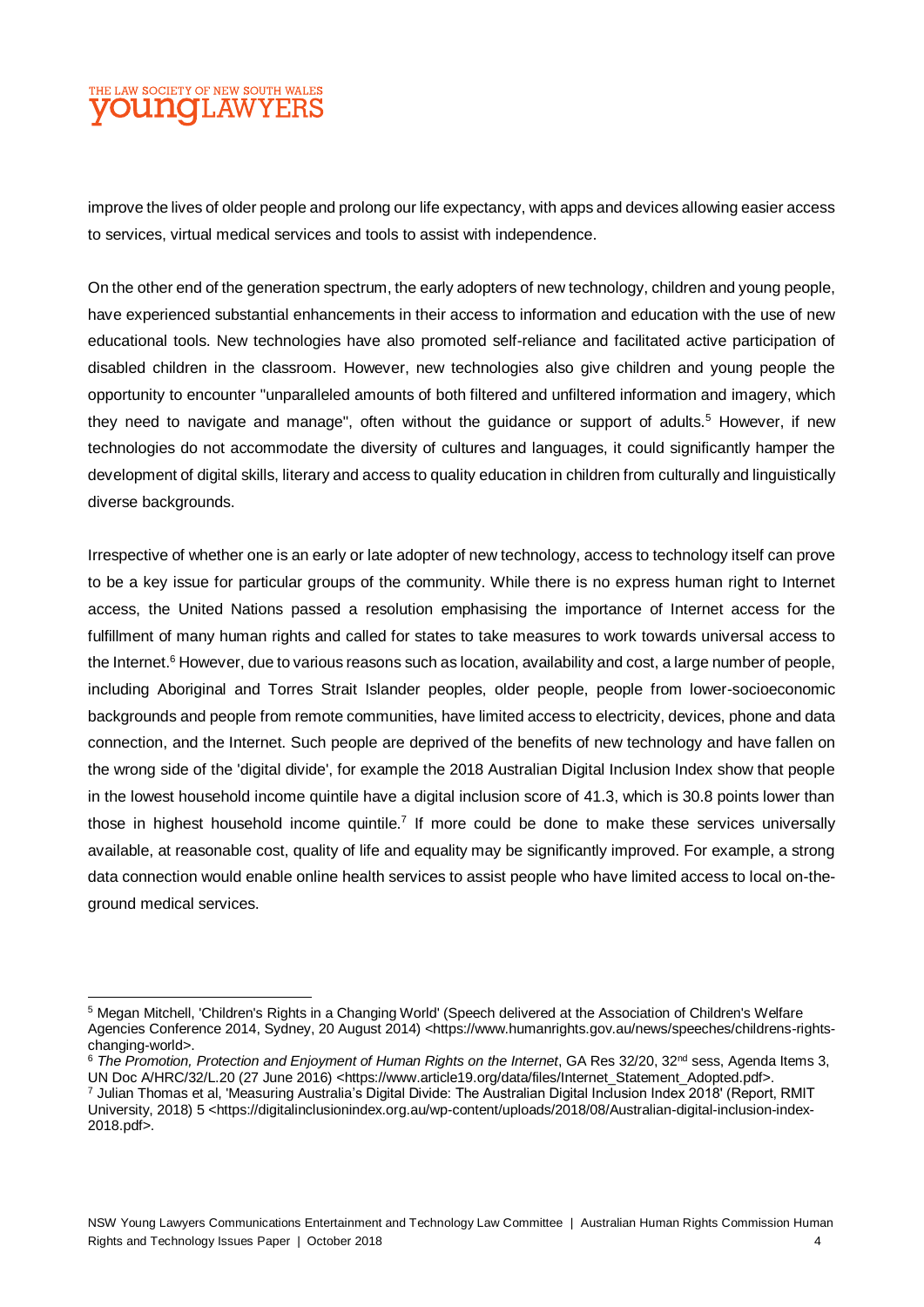#### Cyberbullying and Privacy

Anonymity online and wide use of the Internet means it is now more often used as a platform to defame, harass and abuse people, despite piecemeal cyberbullying legislative attempts such as *the Enhancing Online Safety (Non-consensual Sharing of Intimate Images) Act 2018* (Cth) to address such behaviour. Bullying taps into societal undertones of prejudice and discrimination and often impacts people with protected characteristics of race, religion, children and young people, sexuality, gender and disability.<sup>8</sup> It can occur anonymously, at any time, in any place, allows for a potentially infinite audience to view or participate and may have a permanency of expression, as information posted online can be difficult or in some cases, impossible for remove.<sup>9</sup> A Ditch the Label and Brandwatch analysis of 19 million tweets over a four-year period found that there were almost 5 million cases of misogyny, 7.7 million cases of racism, and 390,296 instances of homophobia on Twitter alone.<sup>10</sup>

Cyberbullying not only undermines the objective of the Internet to promote a freedom of expression, but instead has created an environment where expression, often by those protected groups, is suppressed. An Amnesty International online poll found that of the women polled who experienced online abuse or harassment, 76% made some changes to the way they used social media platforms such as increasing their privacy and security setting and 32% made changes to the way they expressed themselves online in response to abuse or harassment.<sup>11</sup> In more extreme forms of cyberbullying, forms of abuse or harassment extend beyond the Internet with 29% of the women polled reporting their physical security and privacy was also compromised through the unauthorised sharing of their personal information, such as their address and phone number.

Further, new technology often fails to take into account the necessary differences between adults and children and young people, particularly in terms of their competencies, capacities and special vulnerability arising from developmental differences, meaning children and young people may be exposed to inappropriate and harmful content. In a 2016 survey, 70% of young women surveyed agreed that girls are often bullied or harassed online and yet 44% do not feel comfortable reporting incidents of abusive online behaviour.<sup>12</sup> The Committee notes

 $\overline{a}$ <sup>8</sup> Liam Hackett, *Cyberbullying and its Implications for Human Rights* (December 2016) UN Chronicle

<sup>&</sup>lt;https://unchronicle.un.org/article/cyberbullying-and-its-implications-human-rights>.

<sup>9</sup> Australian Human Rights Commission, *Cyberbullying, Human Rights and Bystanders*

<sup>&</sup>lt;https://bullying.humanrights.gov.au/sites/default/files/content/pdf/bullying/VHB\_cyberbullying.pdf>.

<sup>10</sup> Brandwatch and Ditch the Label, 'Cyberbullying and Hate Speech: What can Social Data Tell us about Hate Speech Online?' (Report, 2016) <http://www.ditchthelabel.org/research-papers/cyberbullying-and-hate-speech/>.

<sup>11</sup> Azmina Chrodia, *Unsocial Media: The Real Toll of Online Abuse Against Women* (20 November 2017) Medium <https://medium.com/amnesty-insights/unsocial-media-the-real-toll-of-online-abuse-against-women-37134ddab3f4>. <sup>12</sup> Plan International Australian and Our Watch, '"Don't Send Me That Pic": Australian Young Women and Girls Report Online Abuse and Harassment are Endemic' (Report, March 2016) 2 <https://www.plan.org.au/- /media/plan/documents/reports/dont-send-me-that-pic.pdf>.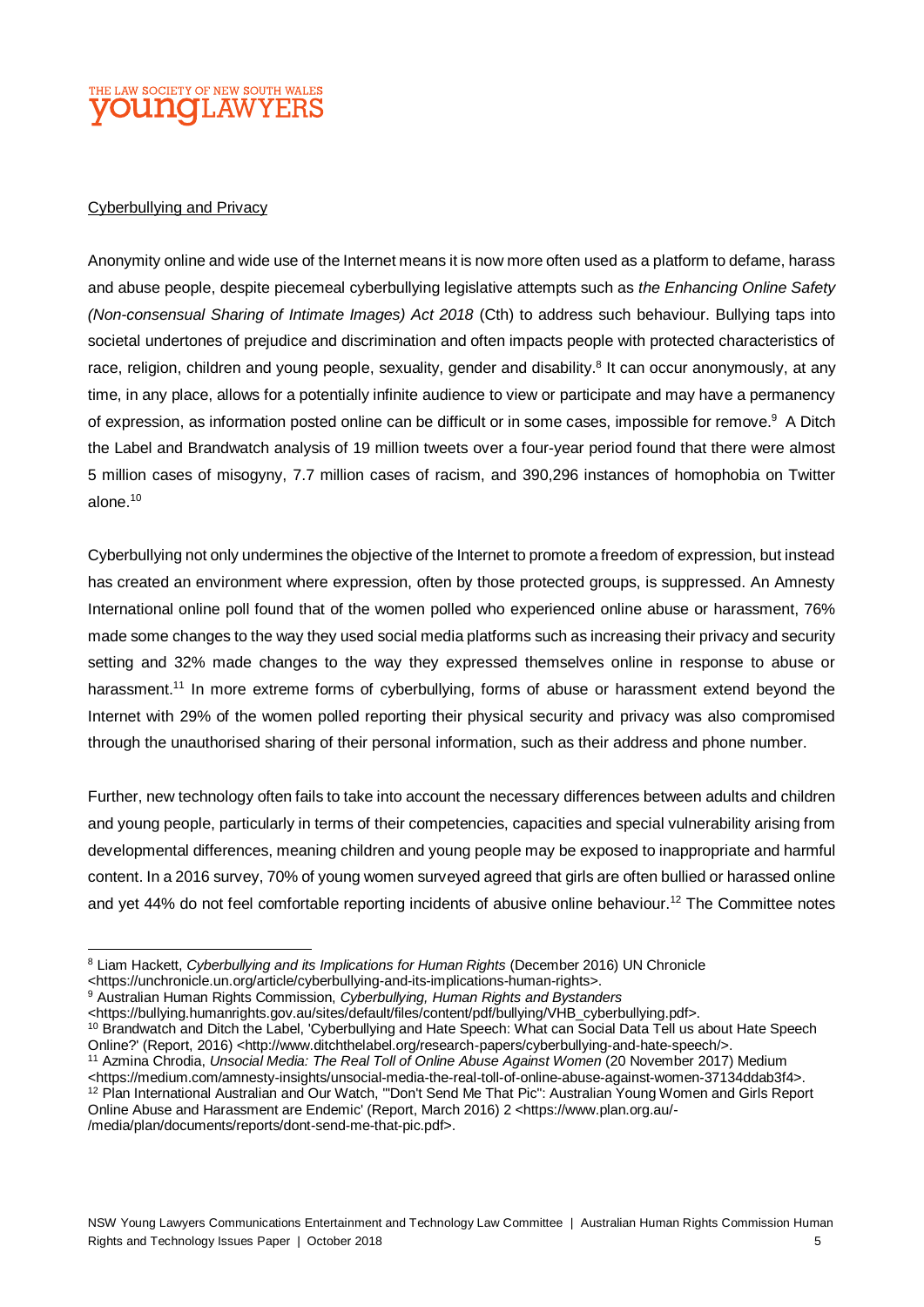that cyberbullying and online harassment and abuse of adolescents has been linked to lower self-esteem, poor school attendance and performance and, in some cases, increased depressive symptoms.<sup>13</sup>

#### Algorithm Discrimination

Information about individuals is collected by a growing number of third party sources and proliferation of Internet of Things devices, often without individuals being aware of the organisation or government agency that is collecting their information or what subsequently happens to it. Data collection underpins a growing data brokerage industry which involves accumulating data about individuals from various sources, combining it and either trading this information as a commodity or using this information to influence the behaviour of individuals. There is also a growing trend of using such data and algorithms in AI to make automated decisions. This leaves individuals with reduced bargaining power and threatens their right to freedom from discrimination because of the significant information and knowledge imbalances as they are not able to access let alone interpret or reflect on the data that their behaviour has generated. Further, more often than not, algorithms are powered by skewed input data, false logic or even the prejudices of their programmers.<sup>14</sup>

An example of skewed datasets is demonstrated in a study from the MIT and Stanford University researchers that found three commercial facial analysis programs powered by AI demonstrated significant error rates in determining the gender of any subject that was not white and male, given the datasets that underpin the algorithms are disproportionately focused on white men rather than other gender and racial types.<sup>15</sup> A clear example of false logic or algorithmic bias is China's social credit system which has the potential to restrict the freedom of movement of and expression of dissidents.<sup>16</sup> Further, big data gathered from the My Health Record could have the potential to predict cancer risk which, if inappropriately shared, could result in such data being used to influence insurance premiums.<sup>17</sup>

<sup>14</sup> Daniel Cossins, *Discriminating algorithms: 5 times AI showed prejudice* (12 April 2018) New Scientist <https://www.newscientist.com/article/2166207-discriminating-algorithms-5-times-ai-showed-prejudice/>.

l <sup>13</sup> Sonia Perren et al, 'Bullying in School and Cyberspace: Associations with Depressive Symptoms in Swiss and Australian Adolescents' (2010) 4(28) *Child and Adolescent Psychiatry and Mental Health* 1

<sup>&</sup>lt;https://capmh.biomedcentral.com/articles/10.1186/1753-2000-4-28>.

<sup>15</sup> Rich Hardy, *Study Finds Some Facial Recognition Systems Only Accurate for White Male Faces* (13 February 2018) New Atlas <https://newatlas.com/racial-gender-bias-face-detection-software/53380/>.

<sup>16</sup> Matthew Carney, *Leave No Dark Corner* (18 September 2018) ABC News <http://www.abc.net.au/news/2018-09- 18/china-social-credit-a-model-citizen-in-a-digital-dictatorship/10200278>.

<sup>17</sup> Ariel Bogle, *'Big Data' Says you're at Cancer Risk. Do you want your Insurer to Know? Do you want to Know?* (1 September 2018) ABC News <http://www.abc.net.au/news/science/2018-09-01/health-data-growth-has-privacy-legalimplications/10156396>.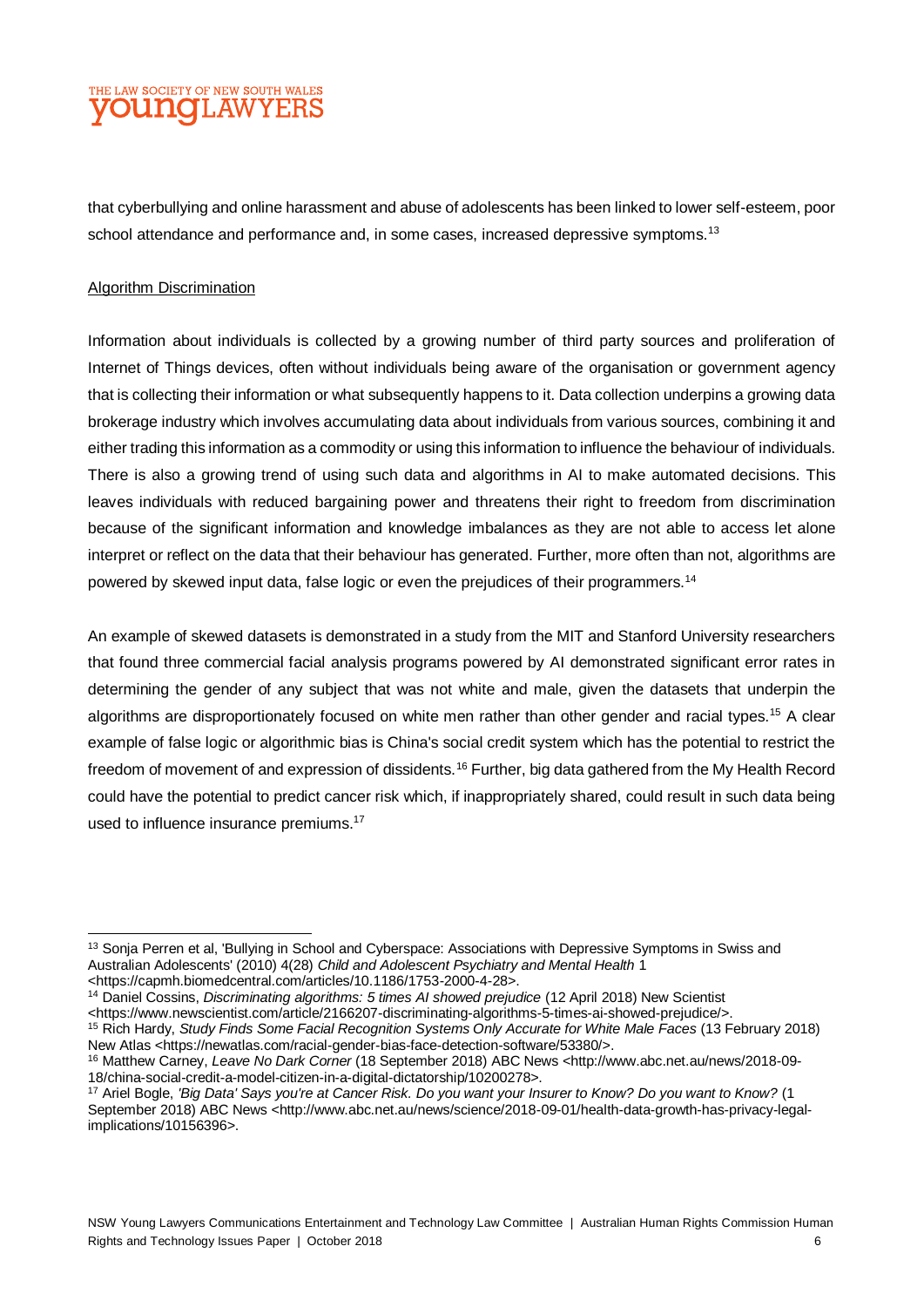#### Decent Work

In outlining internationally recognised human rights, the Issues Paper does not mention the "right to fair and productive employment and decent work", a pillar in the United Nations' plan to end poverty and one of the Sustainable Development Goals.<sup>18</sup> The Committee submits that this right should be given due consideration as decent work is necessary for the preservation of human dignity given technology can have a dramatic effect on how people work, even making entire skill sets redundant.

New technology has led to the creation of new jobs and changed how other jobs are performed. It should be recognised that these changes in the employment landscape disproportionately affect low income earners. A clear example of this is Amazon's "no line, no check-out" store, Amazon Go, in a sector where job losses disproportionately impact women and people of colour.<sup>19</sup> In the legal industry, many of the more formulaic tasks performed by junior lawyers and paralegals, such as discovery, have been disrupted by new technologies. As the Fourth Industrial Revolution continues, AI, robotics and other new technologies will lead to dramatic shifts within industries and cause disruption of economic power.<sup>20</sup> The Committee submits that the approach of government should include measures to mitigate disadvantage created by such change, and to assist workers in adapting to such change, such as consulting with workers and trade unions before and during the introduction of major technological change in the workplace.<sup>21</sup> This will be necessary to minimise disruption to the economy and to ensure the right of all people to full and productive employment and decent work.

#### Dark Web

l

In outlining the different types of technology that raise human rights concerns, it is worth noting that particular groups of the community have resorted to the 'Dark Web' in an attempt to exercise and impede human rights. The Dark Web is an intentionally concealed layer of the Internet which is not indexed by mainstream search

<sup>&</sup>lt;sup>18</sup> Transforming Our World: The 2030 Agenda for Sustainable Development, GA Res 70/1, 70<sup>th</sup> sess, Agenda Items 15 and 116, Un Doc A/RES/70/1 (21 October 2015)

[<sup>&</sup>lt;http://www.un.org/ga/search/view\\_doc.asp?symbol=A/RES/70/1&Lang=E>](http://www.un.org/ga/search/view_doc.asp?symbol=A/RES/70/1&Lang=E).

<sup>19</sup> Henry Grabar, *Amazon Go Is Dazzling. But How Many Jobs Will It Kill?* (22 January 2018) Slate <https://slate.com/business/2018/01/will-amazon-go-eliminate-cashier-jobs.html>.

<sup>20</sup> Chris Pash, *The Australian Human Rights Commission Is Trying to Work out the Good and Evil of Technology* (24 July 2018) Business Insider Australia [<https://www.businessinsider.com.au/australia-human-rights-technology-2018-](https://www.businessinsider.com.au/australia-human-rights-technology-2018-7#KUfB4Ltp7T0cX7uA.99) [7#KUfB4Ltp7T0cX7uA.99>](https://www.businessinsider.com.au/australia-human-rights-technology-2018-7#KUfB4Ltp7T0cX7uA.99).

<sup>21</sup> Select Committee on the Future of Work and Workers, Department of the Senate, *Hope is not a Strategy – Our Shared Responsibility for the Future of Work and Workers* (2018)

<sup>&</sup>lt;https://www.aph.gov.au/Parliamentary\_Business/Committees/Senate/Future\_of\_Work\_and\_Workers/FutureofWork/Rep ort>.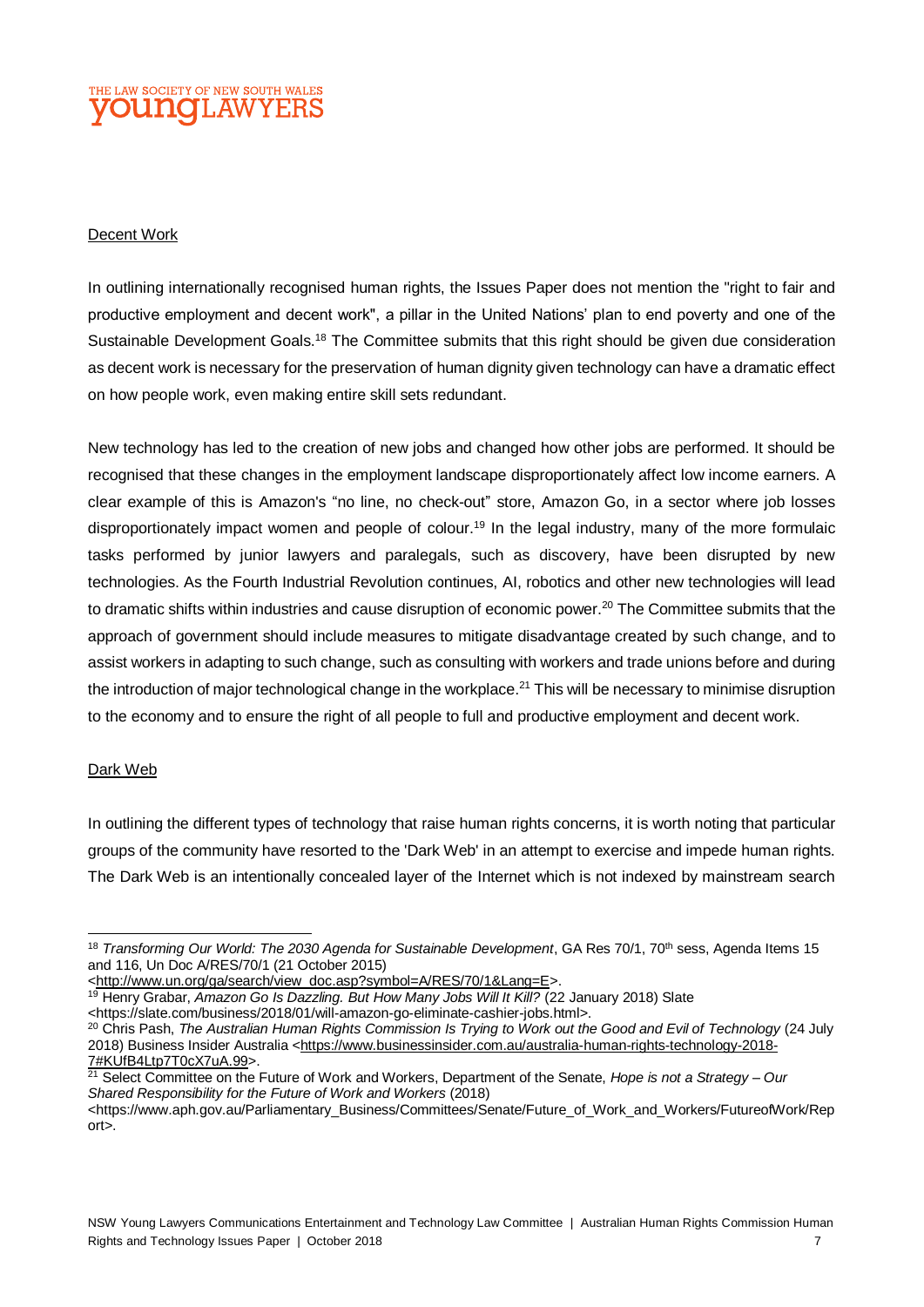engines and only accessible through special software such as Tor (short for 'The Onion Router').<sup>22</sup> Tor uses a distributed encryption model where Tor users' traffic is routed by the Tor network 'through a series of other users' computers [or relays] such that the traffic cannot be traced to the original user'.<sup>23</sup> Traffic is encrypted between relays (intended to echo the layers of an onion) and passes through at least three relays such that Tor users' IP addresses are thus, in theory, hidden.<sup>24</sup>

The degree of anonymity provided to users of the Dark Web by the Tor network enhances the users' enjoyment of their right to privacy, especially in (in theory) frustrating attempts to conduct arbitrary, unlawful surveillance of users, for instance. This is especially beneficial for dissidents in countries that are governed by authoritarian regimes such as China.<sup>25</sup> This flows on to safeguarding Dark Web users' rights to thought and conscience, to 'hold opinions without interference', to expression, and to freely communicate and associate with others. This is because they can freely interact with fellow users without the risk of detection by government actors accompanying the use of non-Dark Web fora.

However, the Dark Web also invites criminal 'misuse' of human rights. Criminals could benefit from the privacy afforded since it enables them to evade law enforcement scrutiny. They can thus, at least in theory, freely organise and interact with each other in the digital underground on the Dark Web. The Dark Web has hosted many thriving marketplaces for all sorts of criminal goods, such as weapons, narcotics and cybercrime goods and services or indeed data stolen through the latter's usage.<sup>26</sup> Such is the scale of the problem that the shift by consumers from traditional street networks to illicit online marketplaces is considered to challenge established criminal business models.<sup>27</sup> The Dark Web is even considered to have reduced the barriers to entry for criminal entrepreneurs.<sup>28</sup> Furthermore, in response to seizures of illicit online markets by law enforcement agencies, the members of more sophisticated fora tend to undertake 'rigorous and aggressive vetting of [prospective members]' and transact 'on virtual private networks and darknets [the Dark Web], with

 $\overline{a}$ <sup>22</sup> Giacomo Persi Paoli et al, 'Behind the Curtain: The Illicit Trade of Firearms, Explosives and Ammunition on the Dark Web' (Report, RAND Corporation, 2017) 9 <https://www.rand.org/pubs/research\_reports/RR2091.html>.

<sup>&</sup>lt;sup>23</sup> Kristin Finklea, 'Dark Web' (Report, Congressional Research Service, United States Congress, 10 March 2017) 4 <https://fas.org/sgp/crs/misc/R44101.pdf>.

<sup>&</sup>lt;sup>24</sup> Electronic Frontier Foundation, What is a Tor Relay? <https://www.eff.org/pages/what-tor-relay>.

<sup>25</sup> Finklea, above n 23, 8.

<sup>26</sup> Andy Greenberg, *Operation Bayonet: Inside the Sting that Hijacked an Entire Dark Web Drug Market* (8 March 2018) WIRED <https://www.wired.com/story/hansa-dutch-police-sting-operation/>; Joshua Bearman, *The Untold Story of Silk Road, Part 1* (23 May 2015) WIRED <https://www.wired.com/2015/04/silk-road-1/?mbid=social\_fb>.

<sup>&</sup>lt;sup>27</sup> Europol, 'European Union Serious and Organised Crime Threat Assessment: Crime in the Age of Technology' (Report, European Police Office, 2017) 22 <https://www.europol.europa.eu/activities-services/main-reports/european-unionserious-and-organised-crime-threat-assessment-2017>.

<sup>&</sup>lt;sup>28</sup> Lillian Ablon, Martin C. Libicki and Andrea A. Golay, 'Markets for Cybercrime Tools and Stolen Data: Hackers' Bazaar' (Report, RAND Corporation, 2014) x

<sup>&</sup>lt;https://www.rand.org/content/dam/rand/pubs/research\_reports/RR600/RR610/RAND\_RR610.pdf>.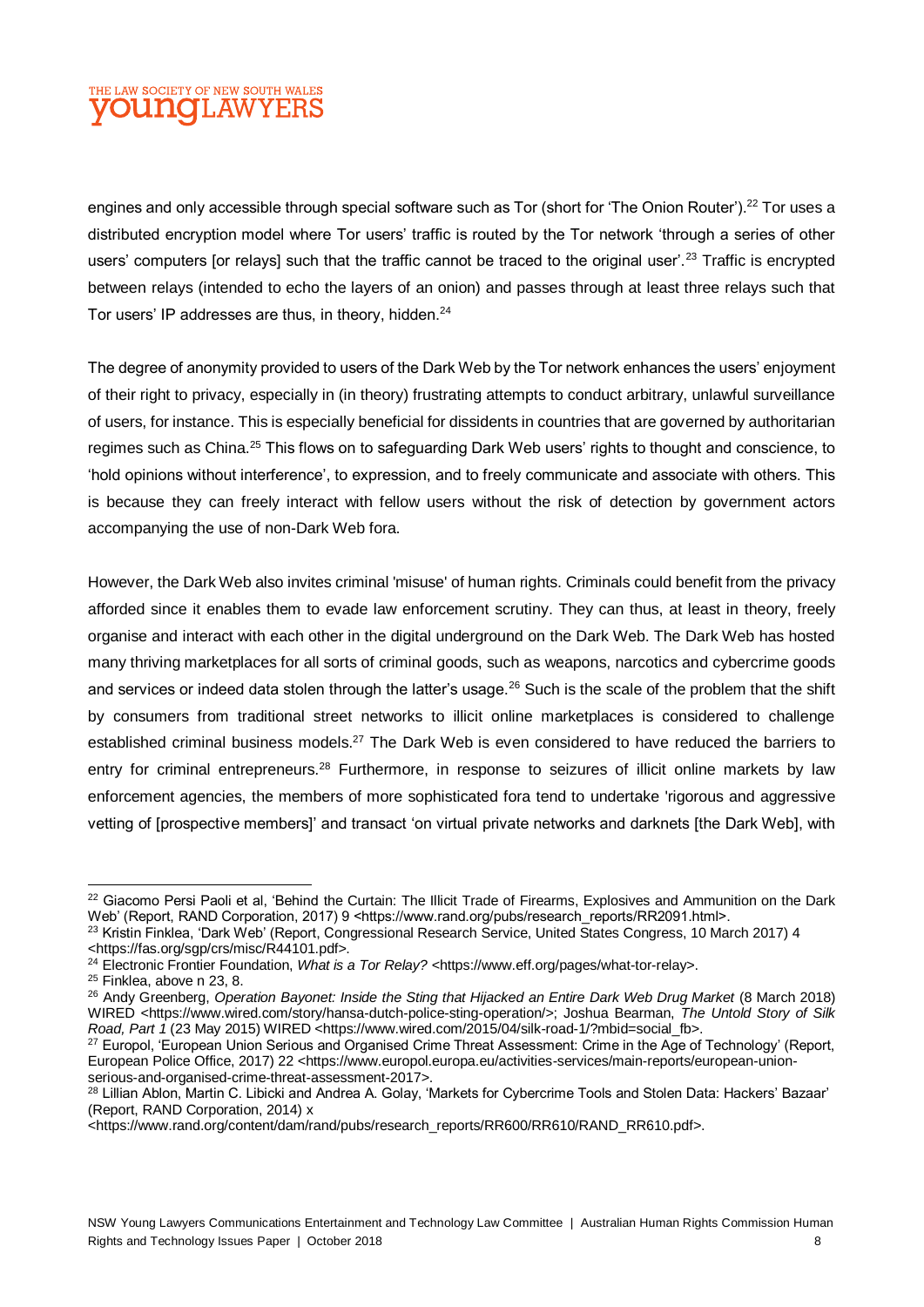anonymization and encryption capabilities enabled'.<sup>29</sup> The above factors arguably combine to threaten innocent citizens' enjoyment of their right to life in supporting criminal and/or terrorist activity.

Nonetheless, technologies like Tor that provide access to the Dark Web do not guarantee privacy and thus enjoyment of the other rights. The numerous successes of law enforcement agencies against illicit marketplaces — such as the Silk Road, AlphaBay and Hansa — on the Dark Web highlights the ability of agencies to de-anonymise users and take action against illegal communities in which criminal users organise themselves.<sup>30</sup> Conventional investigative techniques deployed against cybercrime can also be used in the Dark Web context. The FBI's investigation into the child pornography website, Playpen, deployed a network investigative technique in 2015 (as per a warrant) to discover roughly 1,300 IP addresses and trace them to individuals, resulting in criminal charges being filed against over 185 people.<sup>31</sup>

# **3. Australian Law Reform**

It is evident that new technologies play an increasingly significant role in our lives. However, they also raise particular opportunities, risks and challenges. There is a need to strike an appropriate balance between new technologies and human rights, but also between competing human rights, in a digital era.

The Committee recognises the rapid pace of technological growth and considers it would be ineffective to only consider regulating specific new technology or sector specific technologies.<sup>32</sup> For example, in the US health care sector, Software as a Medical Device (SaMD) has become a useful self-care tool. It is a digital technology that allows for the diagnosis of health conditions, and suggested treatments. SaMD has been regulated the same way any other medical device would be, however, the Food and Drug Administration has said that this approach is not "well-suited for the faster, iterative design, development, and type of validation used for software-based medical technologies."33

l

<sup>&</sup>lt;sup>29</sup> Ibid.

<sup>30</sup> Greenberg, above n 26; Bearman, above n 26.

<sup>&</sup>lt;sup>31</sup> Finklea, above n 23, 8.

<sup>32</sup> William D. Eggers, Mike Turley and Pankaj Kishnani, *The Future of Regulation: Principles for Regulating Emerging Technologies* (19 June 2018) Deloitte Insights [<https://www2.deloitte.com/insights/us/en/industry/public-sector/future-of](https://www2.deloitte.com/insights/us/en/industry/public-sector/future-of-regulation/regulating-emerging-technology.html)[regulation/regulating-emerging-technology.html>](https://www2.deloitte.com/insights/us/en/industry/public-sector/future-of-regulation/regulating-emerging-technology.html).

<sup>33</sup> Center for Devices and Radiological Health, 'Digital Health Innovation Action Plan' (Action Plan, US Food and Drug Administration, 2017) 2 [<https://www.fda.gov/downloads/MedicalDevices/DigitalHealth/UCM568735.pdf>](https://www.fda.gov/downloads/MedicalDevices/DigitalHealth/UCM568735.pdf).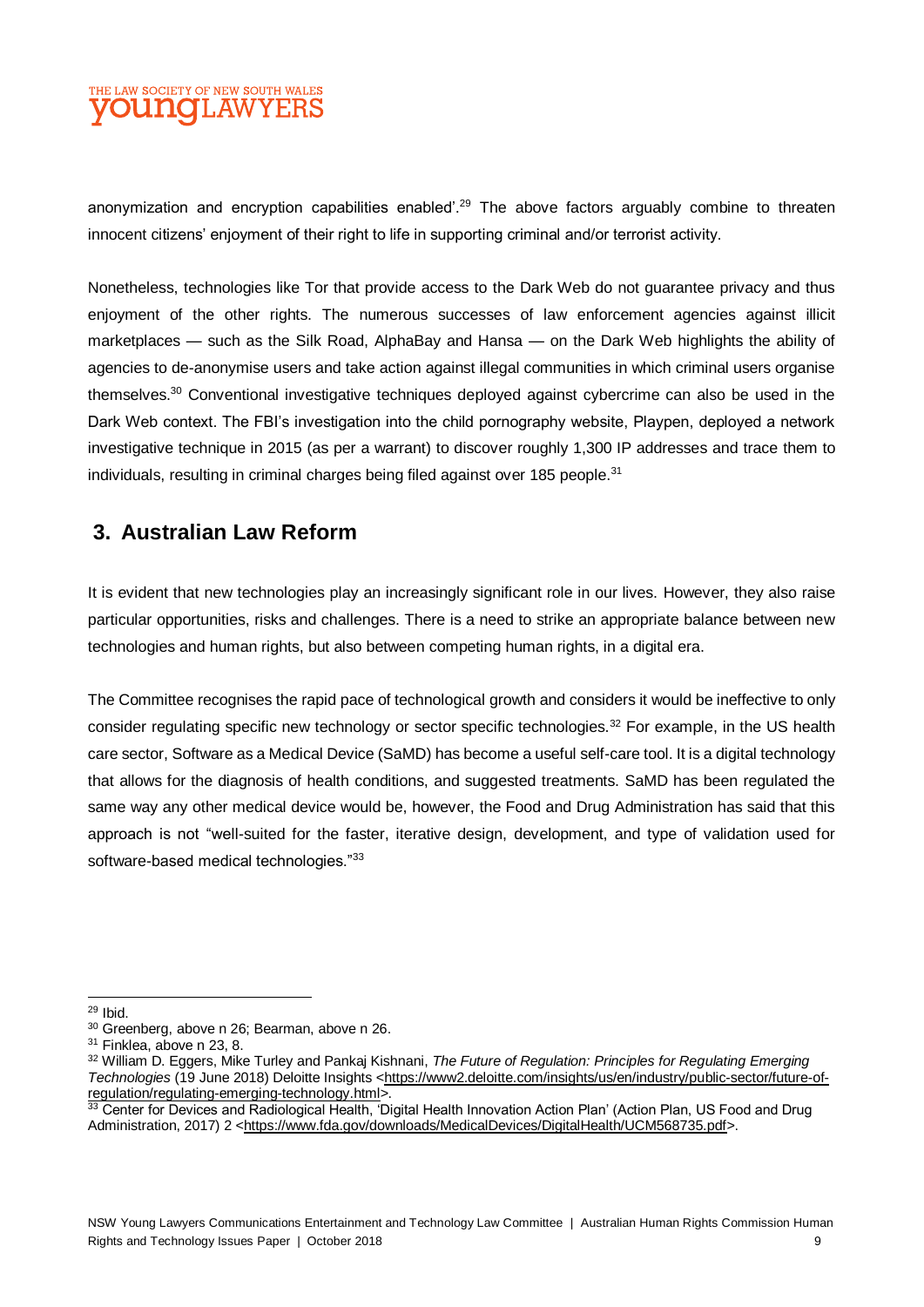While specific legislation, regulation or codes of conduct and ethics<sup>34</sup> could be implemented in certain sectors, the human rights implications of new technology cannot be separated from a larger human rights framework. The Committee's preference on law reform is to focus on the human rights, which are less likely to be subject to drastic change and can encompass any new technology that is likely to be developed. In this regard, the Committee supports the establishment of a national human rights act or bill of rights, and a statutory right to privacy.

#### **Bill of Rights**

The Committee notes that Australia is now the only Western democracy without a bill of rights document.<sup>35</sup> The Committee suggests that the current era of technological development presents an opportunity to begin the process of developing a bill of rights. Australia could develop a human rights framework fully informed by the technological realities we are faced with and ensure all new technologies are developed with consideration of and in compliance with human rights.

The Committee also notes that although bills and legislative instruments are currently required to be assessed for compatibility with the rights and freedoms recognised in the seven core international human rights treaties to which Australia is a party, it is worth noting that a failure to comply with the statement of compatibility process will not affect the validity or operation of any act, meaning a finding that a proposed bill is incompatible with human rights will not necessarily prevent the bill from being passed through parliament.<sup>36</sup> It is hoped that the establishment of a bill of rights will overcome this shortfall and ensure all legislation, some of which may derogate human rights in an attempt to regulate new technologies, will uphold and remain consistent with our human rights.

#### Statutory Tort of Invasion of Privacy

<https://ec.europa.eu/research/ege/pdf/ege\_ai\_statement\_2018.pdf>.

<sup>35</sup> Australian Human Rights Commission, *Ten Common Questions about a Human Rights Act for Australia* 

[<https://www.humanrights.gov.au/sites/default/files/content/letstalkaboutrights/downloads/HRA\\_questions.pdf>](https://www.humanrights.gov.au/sites/default/files/content/letstalkaboutrights/downloads/HRA_questions.pdf).

l <sup>34</sup> See, eg, Data Governance Australia, *Code of Practice* <http://datagovernanceaus.com.au/wp-

content/uploads/2016/07/DGA\_Code\_of\_Practice\_2017\_15.11.17.pdf>; Privacy Commissioner, *Principles for Safe and Effective Use of Data and Analytics*, NZ Government <https://www.privacy.org.nz/assets/Uploads/Principles-for-the-safeand-effective-use-of-data-and-analytics-guidance3.pdf>; UK House of Lords Select Committee on Artificial Intelligence, AI in the UK: Ready, Willing and Able?' (Report, 16 April 2017)

<sup>&</sup>lt;https://publications.parliament.uk/pa/ld201719/ldselect/ldai/100/10002.htm>; Institute of Electrical and Electronics Engineers, *Ethically Aligned Design: A Vision for Prioritizing Human Well-being with Autonomous and Intelligent Systems (EADv2)* <https://ethicsinaction.ieee.org/>; European Group on Ethics in Science and New Technologies, *Statement on Artificial Intelligence, Robotics and 'Autonomous' Systems*

<sup>36</sup> *Human Rights (Parliamentary Scrutiny) Act 2011* (Cth) s 8(5).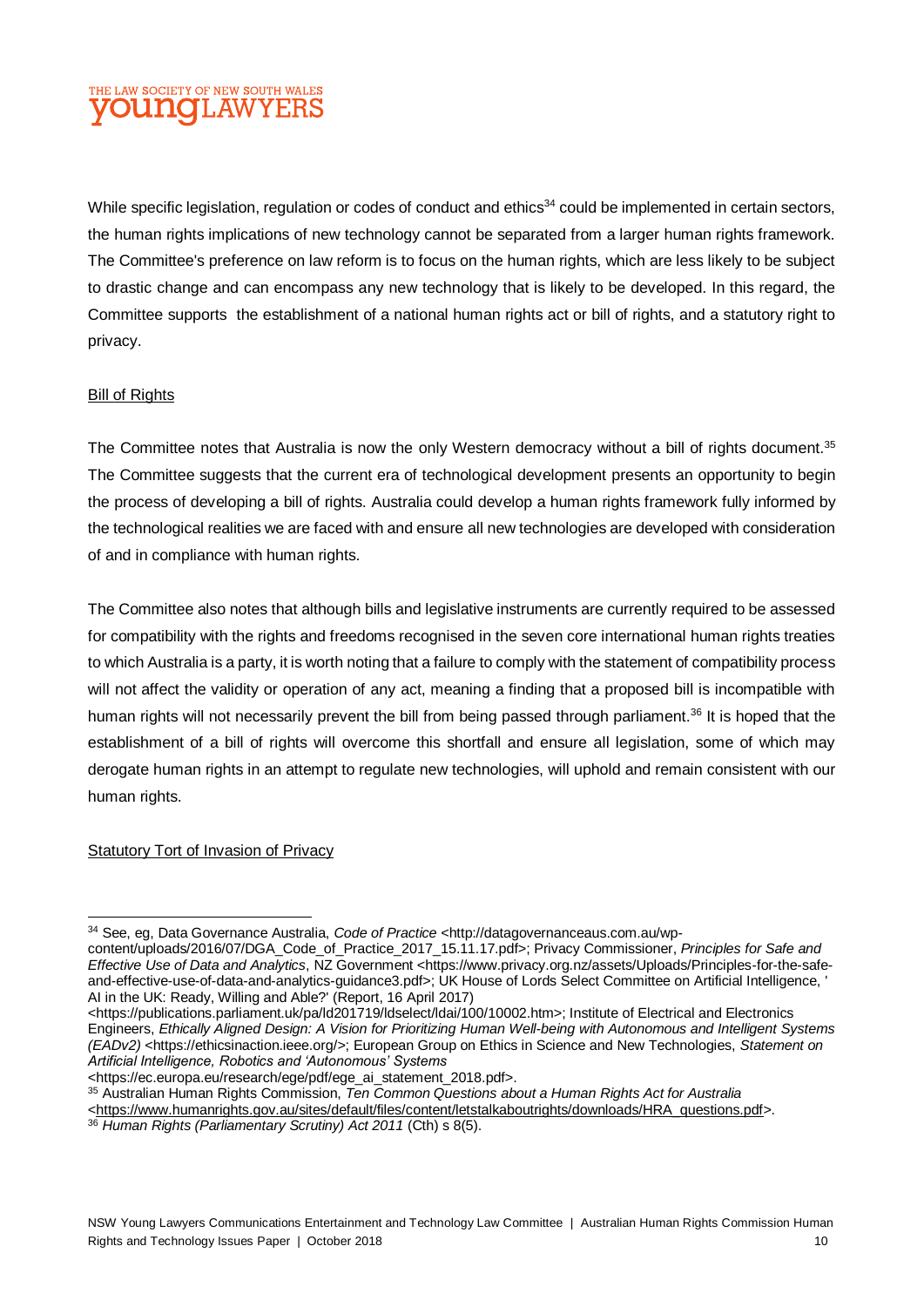The Committee also notes that there has been a convergence across several common law jurisdictions regarding the need to recognize some form of a tort of invasion of privacy, such as in New Zealand,<sup>37</sup> the UK<sup>38</sup> and Canada.<sup>39</sup> Both the Australian Law Reform Commission<sup>40</sup> and the NSW Legislative Council's Standing Committee on Law and Justice<sup>41</sup> have recommended a statutory cause of action where an individual can make a claim if they have suffered a serious invasion of privacy, in circumstances in which the person had a reasonable expectation of privacy. The Committee suggests that the infiltration of new technologies into individuals' lives gives significant impetus to introduce such a statutory tort of invasion of privacy, rather than continue to rely on other causes of action such as breach of confidence.

#### Guiding Principles

The Committee submits that any legislative or regulatory consideration should aim to maximise the effectiveness and accessibility of technology whilst limiting any negative human rights impacts. Professor Roger Brownsword prescribes three questions that should be asked when considering the adequacy of regulation: "whether regulation is *effective*, whether it is *legitimate*, and whether its *design* is optimal."<sup>42</sup> The Committee considers this to be a sensible and practical approach and suggests five guiding principles in regulating new technologies.

#### **Guiding Principle 1: Accountability**

The Committee submits that many new technologies encompassing automated decision making and data aggregation obfuscate the capacity to identify who or what caused any human rights violations and should be held ultimately responsible. Due to the complexity and novelty of new technologies, there is a high likelihood that where technologies fail and result in harm to citizens, attribution of responsibility will often be difficult, and therefore time consuming and costly.

When regulating new technologies, a citizen's right and ability to obtain redress should be one of the key guiding principles for legislators and regulators. Legislators should ensure that they distribute the burden of

l <sup>37</sup> *Hosking v Runting* [2005] 1 NZLR 1.

<sup>38</sup> *Douglas v Hello! Ltd* [2000] 2 WLR 992.

<sup>39</sup> *Privacy Act 1996 RSBC* c 373 (British Columbia); *Privacy Act CCSM* s P125 (Manitoba); *Privacy Act 1978 RSS* c P-24 (Saskatchewan); *Privacy Act 1990 RSNL* c P-22 (Newfoundland and Labrador).

<sup>40</sup> Australian Law Reform Commission, *For Your Information: Australian Privacy Law and Practice*, Report No 108 (2008) Vol 1, 339.

<sup>41</sup> Parliament of NSW Standing Committee on Law and Justice, *Remedies for the Serious Invasions of Privacy in New South Wales*, Report No 57 (2016).

<sup>&</sup>lt;sup>42</sup> Roger Brownsword, 'What the World Needs Now: Techno-Regulation, Human Rights and Human Dignity' in Roger Brownsword (eds), *Global Governance and the Quest for Justice - Volume IV: Human Rights* (Hart Publishing, 2004) 204 [<http://kavehh.com/my%20Document/KCL/Technology%20law/what%20the%20world%20needs%20now,%20techno](http://kavehh.com/my%20Document/KCL/Technology%20law/what%20the%20world%20needs%20now,%20techno-regulation%20human%20rights%20human%20dignity.pdf)[regulation%20human%20rights%20human%20dignity.pdf>](http://kavehh.com/my%20Document/KCL/Technology%20law/what%20the%20world%20needs%20now,%20techno-regulation%20human%20rights%20human%20dignity.pdf).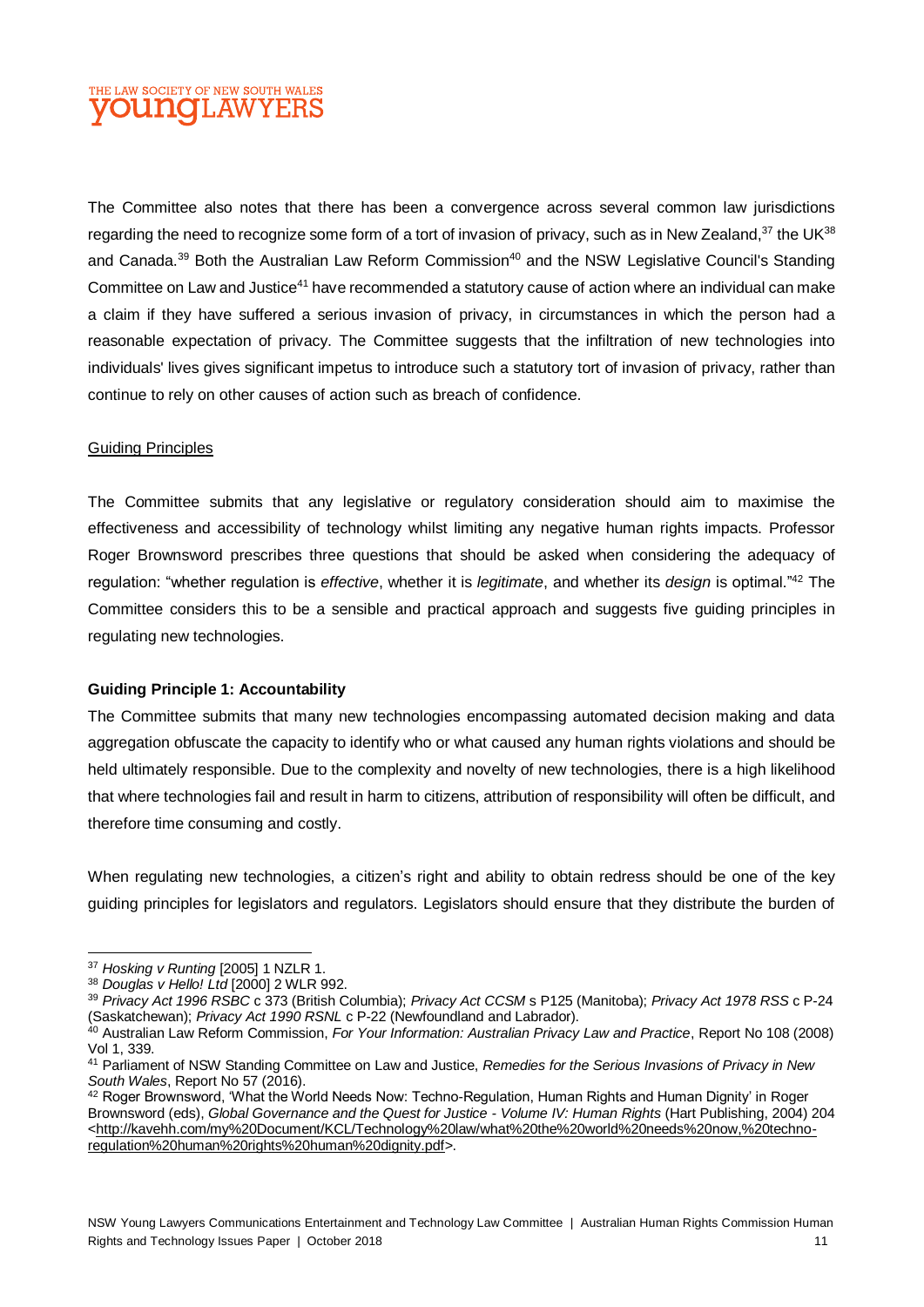navigating legal complexity and uncertainty in a way that ensures the capacity of citizens to obtain redress is not reduced by that complexity and uncertainty. Legislative approaches that prioritise swift redress to an aggrieved party and subsequently allow an ultimate finding of responsibility are preferable when pre-empting potential harms that may flow from new technologies, subject to appropriate safeguards against abuse by litigants. Adopting fidelity funds, mandatory and sufficiently broad and clearly defined insurance requirements, statutory bodies such as the Australian Human Rights Commission with investigatory and enforcement powers, permission for and simplification of citizens private remedies are all means by which this can be achieved.

The Committee also submits that any legislative or regulatory consideration must be drafted with the principle of human dignity front-of-mind. Article 1 of the Universal Declaration of Human Rights states that "[a]ll human beings are born free and equal in dignity and rights". The associated Covenants on Economic, Social and Cultural Rights, and Civil and Political Rights echo this sentiment. These documents provide the "essential ingredients of human dignity as empowerment."<sup>43</sup> The preservation of human dignity must not be viewed as a constraint to the advancement of technology, but as a constant that must be considered and accommodated at every stage.

The Committee further submits that legislators and regulators should work closely with industry to, in advance of harms arising, proactively put in place efficacious review mechanisms which can be followed where an unexpected harm arises. Such mechanisms should, at the outset clearly identify an entity that is responsible for conducting the review, with any complexities around attribution of responsibility and costs being dealt with in parallel or after that review.

In this regard, it is worth noting that legislators should be prepared to regulate new technologies differently for children and young people as compared to adults, in order to properly mediate the rights and responsibilities of each group.

#### **Guiding Principle 2: Transparency**

The Committee submits that ensuring transparency, especially in relation to the reporting of events which negatively impact human rights ought to be at the forefront of legislators minds. Unless organisations are *required* to publicly disclose human rights violations, they have little or no incentive to inform a citizen, regulators or wider society of such violations. This is especially so where such a disclosure is likely to harm the bottom line or image of an organisation.

 $\overline{a}$ 

<sup>43</sup> Brownsword, above n 42, 211.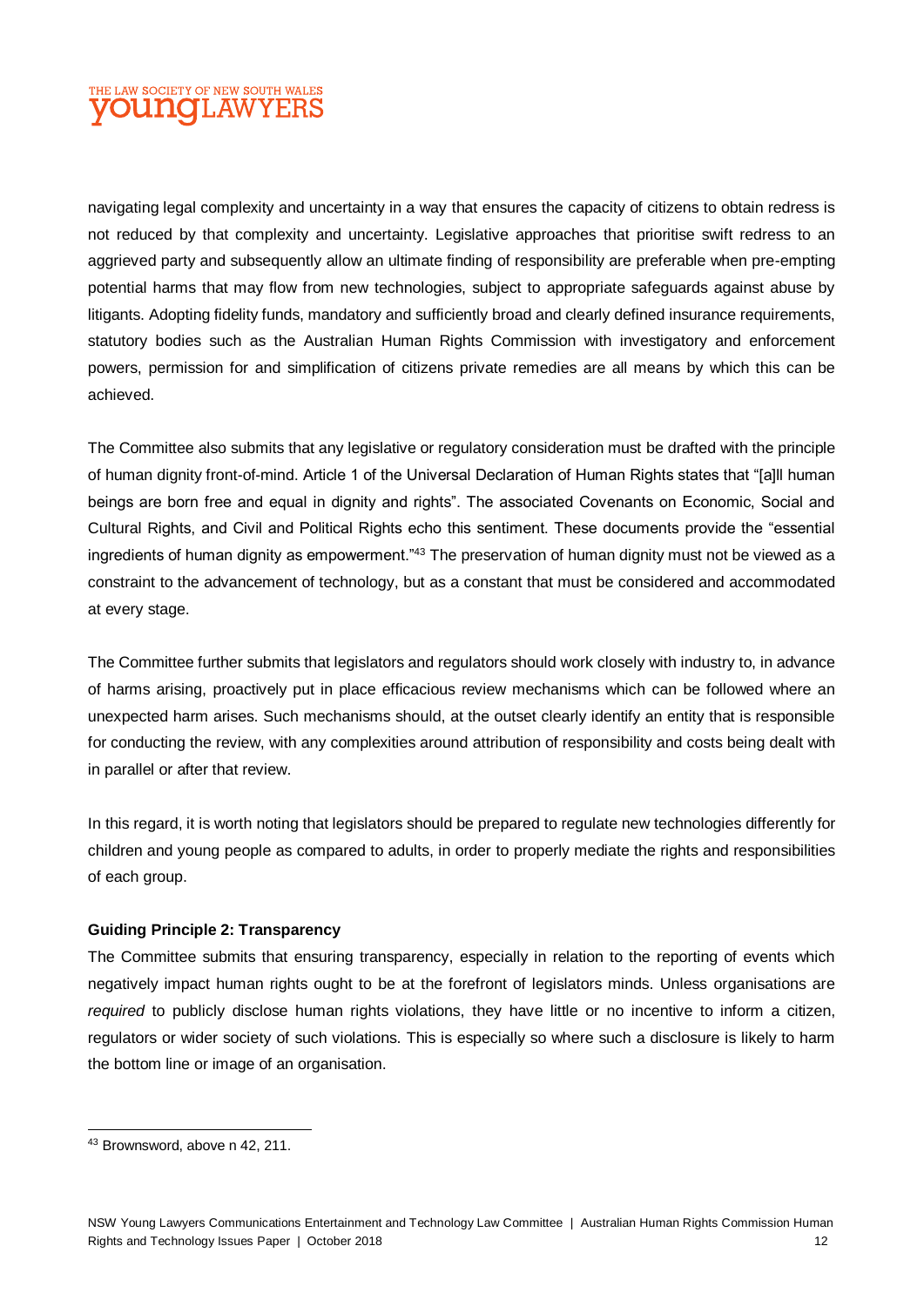Considering the rapid pace at which many new technologies become pervasive, the Committee submits that swift reporting of incidents that can result in serious human rights violations is essential. While the benefits of adopting new technologies should not be understated, a failure to quickly articulate actual or potential human rights violations caused by new technologies erodes the perceived significance of human rights by inappropriately allowing organisations and technologies to retain legitimacy despite of their actions or inactions.

Additionally, appropriate transparency measures should be put in place to ensure that where an aggrieved party pursues compensation directly from an organisation in relation to a violation of their human rights because of a new technology, attempts to prevent dissemination of information relating to any violation, for example by making non-disclosure a requirement of an agreed settlement, can be rendered ineffectual by law. Such measures should only apply to the extent that the grievance is of a kind that is likely to have been experienced by others who may be unaware of the violation of their human rights.

#### **Guiding Principle 3: Adaptability**

Given the rapid pace of technology, particularly the adoption of technology which may have been inconceivable only a few years ago, means legislation and regulations may become outdated at a much quicker rate. The Committee submits that in acknowledgement of this reality, must come entrenched with ongoing mandatory review requirements, preferably by an independent body that is not directly subject to partisan political influence purposed with such enquiries and empowered to investigate concerns raised by the community in relation to new technologies. Legal provisions such as sunset clauses may be particularly relevant in the regulation of technologies which will foreseeably change so dramatically in the near future that the legislative framework that has been enacted will become redundant. Such clauses also ensure that human rights issues regarding technology have an opportunity to be reconsidered when such legislation is due to cease operating.

#### **Guiding Principle 4: Accessibility**

l

Notwithstanding the perhaps persisting notion that "[t]here are no real experts on the subject of regulating technologies",<sup>44</sup> the Committee submits that new technologies must be able to be sufficiently understood by legislators, regulators and the wider public. There is a serious yet avoidable threat to human rights where legislators, regulators and the public are not privy to the implications that are known to those who are familiar

<sup>&</sup>lt;sup>44</sup> Justice Michael Kirby, 'The Fundamental Problem of Regulating Technology' (Paper presented at the Conference on the Ethical Governance Of Information & Communications Technology and the Role of Professional Bodies, University House, Australian National University, 1 May 2008) 15 <http://www.hcourt.gov.au/assets/publications/speeches/formerjustices/kirbyj/kirbyj\_1may08.pdf>.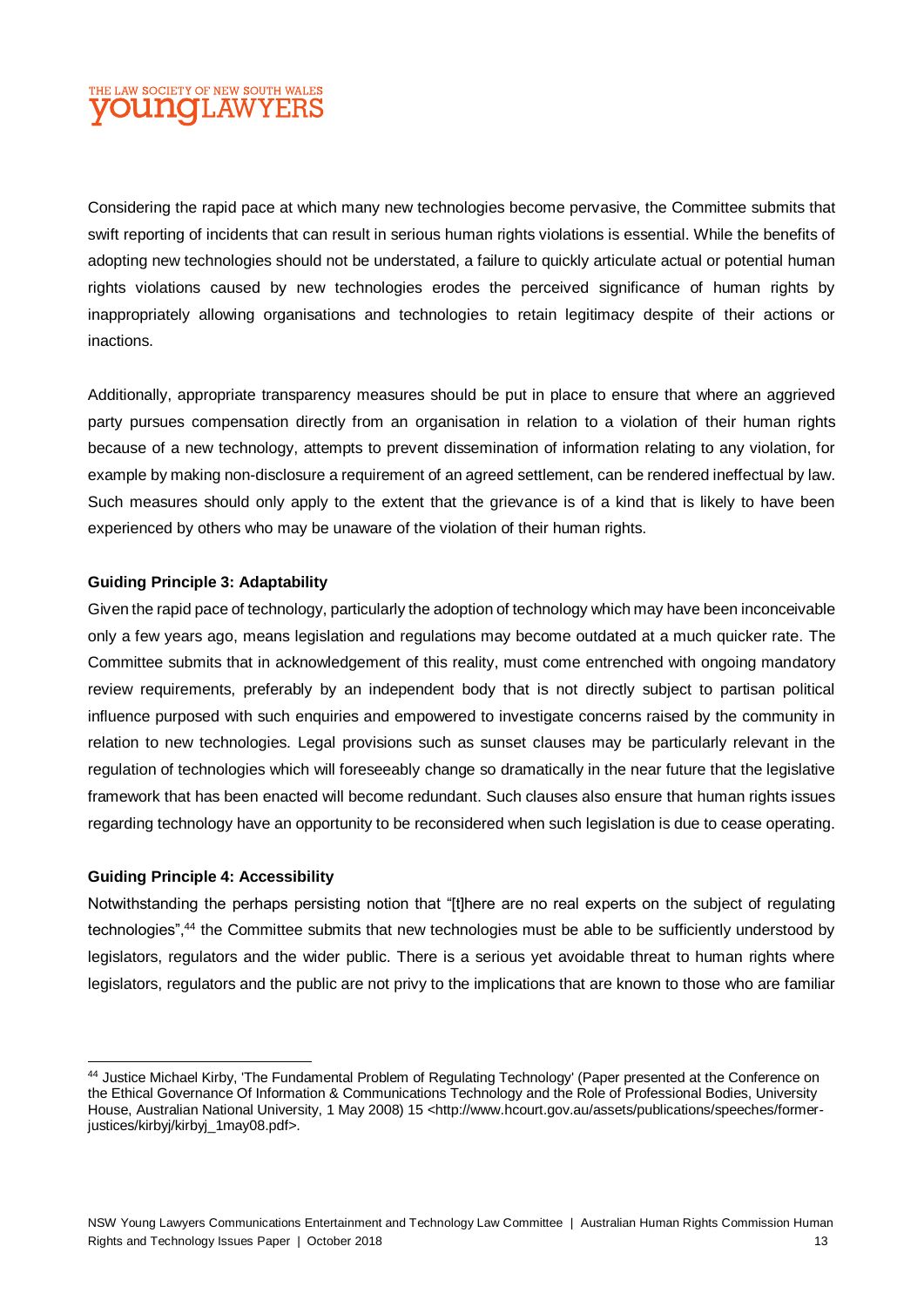with the technology or which could have otherwise been discovered by conducting consultations with a wide range of stakeholders, including those able to bridge the gap between different kinds of relevant expertise.<sup>45</sup>

The Committee submits that for this to occur, the process by which legislation is commissioned and drafted in consultation with technical experts should involve a cross-discipline of people who have a sufficient understanding of the technology, human rights and the law generally. To this end, it should be a key focus of government to upskill and incentivise retention of people who have technical expertise which relate to new technologies to further enable them to understand the law, human rights and how to share their technical expertise effectively.

#### **Guiding Principle 5: Optimisation**

In common law jurisdictions, new law is shaped and confined by older case law. In Australia, enacting statutes offers a means to bypass outdated common law but, as with the common law, older statutes often act as a scaffold for any future amendments or additions and therefore to an extent shape and confine future developments in law. While the Committee acknowledges that there are significant benefits in terms of certainty about what the law means when there is a history of interpretation to which to refer, in the context of new technologies, retrofitting old law with amendments or new provisions may be highly problematic and not result in a "fit for purpose" outcome.

The Committee submits that piecemeal amendment of statutes often makes the law difficult to navigate for the wider public and for all parties who have a stake in the legal system. Additionally, new statutes that are introduced over time may interact in unforeseen ways with older statutes, creating confusion and uncertainty. Because of this complexity *inter alias* navigating human rights implications is made more difficult which flows on to the ability of all stakeholders to voice concerns about human rights implications of technology in consideration of the current regulatory environment. Legislators should strive to create clear and concise legislation that is easy to navigate and more readily exercise their powers to overhaul difficult to navigate legislation or consolidate multiple pieces of legislation relevant to an industry or technology in the fewest number of legislative instruments possible.

Finally, the Committee submits that legislators and regulators must be informed by a broader appreciation of the context in which a specific technology is to be applied when contemplating how best to regulate any given technology. It is inadequate and detrimental to view technologies as in a vacuum and independent of one another as in many instances, it is not a single technology but a combination of different technologies which will give rise to detrimental human rights implications.

 $\overline{a}$ 

<sup>45</sup> Ibid 43.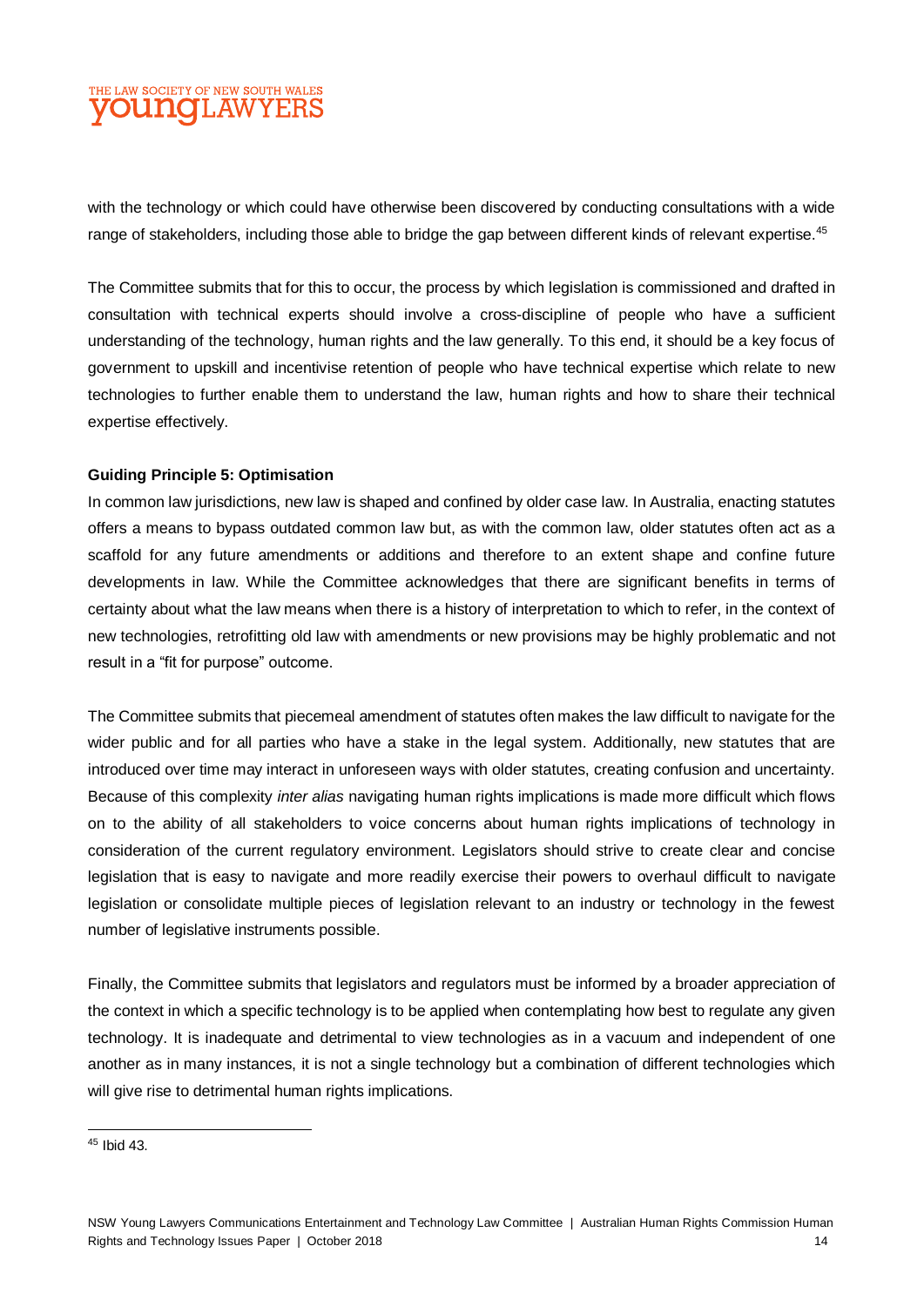# **4. Other Reforms**

The Committee submits it is critical that educational tools and incentives accompany changes in technology which affects people with protected characteristics. For instance, children and young people, as well as their parents, caregivers and educators should be provided with extensive education and information about the risks relating to new technologies as well as their safe and responsible uses. To complement this, new technologies should have more stringent levels of safety and privacy for children and young people and better age and identity verification systems to assist with content filtering.

Similarly, education and information programs should also be provided to people of culturally and linguistically diverse backgrounds, older people and Aboriginal and Torres Strait Islander peoples, particularly in their language and community.

Finally, it is necessary to ensure greater awareness is brought to all individuals of their human rights, through training and educational programs provided by the Australian Human Rights Commission and the respective Commissioners for people with protected characteristics.

# **5. Concluding Comments**

NSW Young Lawyers and the Committee thank you for the opportunity to make this submission. The Committee would appreciate further consultation on the Commission's proposals for change in its Discussion Paper.

Please note that the views and opinions expressed in this submission are on behalf of the Committee and its contributors and do not reflect the views or opinions of any employer or company related to the contributors.

If you have any queries or require further submissions, please contact the undersigned at your convenience.